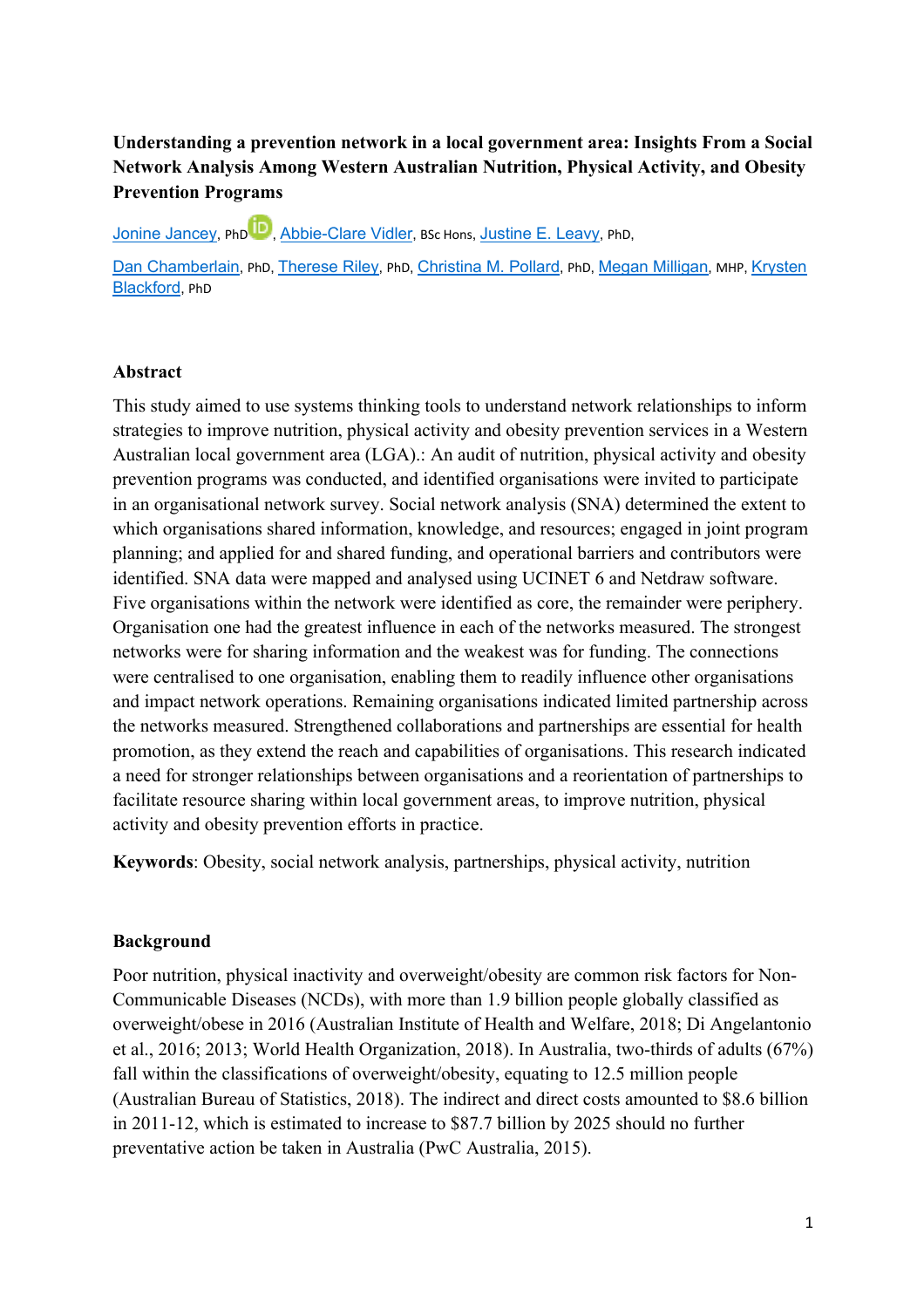Obesity is a complex issue, resulting from an interplay between socioecological factors (Australian Institute of Health and Welfare, 2018). The built environment, occupation type, and available food and physical activity options are just some of the factors enmeshed with an individual's ability to meet dietary guidelines and engage in recommended levels of physical activity for health benefit (Committee on Evaluating Progress of Obesity Prevention, Food, Nutrition, & Institute of, 2013; Dalle Grave, Centis, Marzocchi, El Ghoch, & Marchesini, 2013). It is therefore vital to consider behavioural, social and environmental influences that impact obesity (Australian Institute of Health and Welfare, 2018)

Yet, many organisations implementing prevention activities tend to favour behaviour change programs focusing on risk factors such as poor nutrition and inadequate physical activity levels, to address overweight/obesity (Dalle Grave et al., 2013; Swinburn, Caterson, Seidell, & James, 2004). These types of programs can be difficult to sustain in the long-term, and have been found to have limited success (Committee on Evaluating Progress of Obesity Prevention et al., 2013; Gray et al., 2017; Khanal et al., 2016). In addition there is a tendency for organisations to work in a siloed manner, limiting their interaction with other groups or sectors to affect change, often competing for minimal and/or the same funding (Bevc, Retrum, & Varda, 2015; Butcher et al., 2014; Nader et al., 2012; Reicks, Trofholz, Stang, & Laska, 2014). Insufficient funding also supports competitive program design, with organisations at times seeking to implement prevention strategies in which they can justify their influence on health and maintain funding (Kania & Kramer, 2011).These stand-alone programs can waste limited resources and saturate the prevention space with duplicative interventions (Kania & Kramer, 2011; Whelan et al., 2015).

Systems thinking has emerged within public health as a method to explore the interconnected factors which contribute to prevention, thus improving understanding of an issue in a broader context (Bensberg, Allender, & Sacks, 2020; Valente, 2010 ). Systems thinking can determine the relationships between actors (e.g. individuals or organisations), facilitating discussions which can lead to a better understanding of the shifting influences that exist and affect a network's operation (Bensberg, Joyce, & Wilson, 2021; Carey et al., 2015). A network's structure can be explored using social network analysis (SNA), which can assist in developing an understanding of the opportunities and constraints placed on individuals and organisations and the roles they play in the outcomes of the network (Borgatti, Everett, & Johnson, 2018; Valente, 2010).

Understanding prevention initiatives and collaborations between organisations is particularly important considering the need for partnership to address inherently complex issues, such as risk factors for NCDs (Riley, Hopkins, Gomez, Davidson, & Chamberlain, 2018; Roussy, Riley, & Livingstone, 2019). By understanding the ways in which these partnerships function, efforts to improve health can be better understood, discussed and potentially strengthened (Committee on Evaluating Progress of Obesity Prevention et al., 2013)

### **Purpose**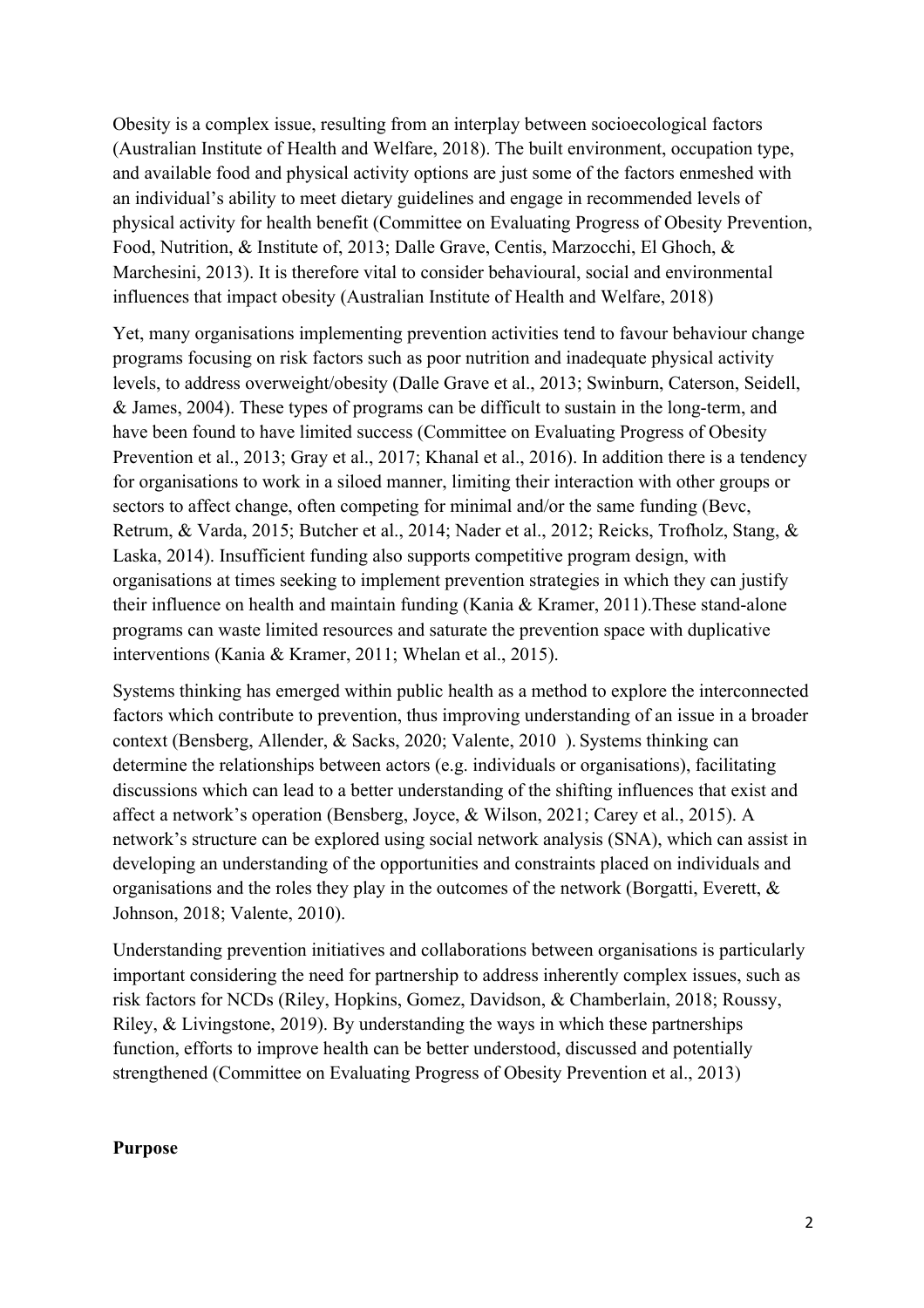This study aimed to use systems thinking tools to understand network relationships to inform discussions and policy and practice to improve nutrition, physical activity and overweight /obesity prevention activities in a Western Australian local government area (LGA).

### **Methods**

The Systems Change Framework (Davidson & Morgan, 2018), a cyclical, iterative process, guided the research methodology for the study. The Framework comprised four stages: a) defining the situation (establishing boundaries and context); b) gaining clarity (identifying actors and exploring relationships); c) finding leverage (identifying strengths and opportunities); and d) acting strategically (discussing actions to build strength in the network). Approval for the research was obtained from the Curtin University Human Research Ethics Committee (approval number HRE2017-0862).

#### *Defining the situation*

The boundary of the study was a LGA encompassing eight metropolitan suburbs in Perth, WA. The LGA had a population of 36,549 people, comprised largely of adults aged 20-40 years (44%), with most classified as overweight or obese (60.5%). Chronic disease among residents, included heart disease (4.6%), diabetes (3.8%) and cancer (3.5%).(South Metropolitan Health Service, 2016) The majority of residents did not meet the recommended intake of vegetables (91%) or fruit (51%)(National Health and Medical Research Centre, 2013), and 32% were insufficiently active(South Metropolitan Health Service, 2016).

#### *Gaining clarity*

*Phase 1 – Network Inventory*: An advisory committee comprising the research team, obesity experts, community health promotion officers and those working in the local government area (health promotion practitioners and policy makers) used a nominal group technique(Lee-Han H, Dwyer J, & Johnson I, 1996) to identify organisations within the LGA based on the frequency they contributed to nutrition, physical activity and overweight/obesity prevention activities. Activities were included (policy regulation or program) if they were current, conducted in the LGA, comprised more than one session (indicating an ongoing nature) and were population based (not one-on-one). The appropriate person from the identified organisations was contacted and invited to participate in a face-to-face interview at their worksite. Participants were provided with an information sheet, and informed consent was obtained prior to the interview.

#### *Data collection*

The interviews took between 1 to 2 hours to complete and the data were entered into custombuilt software. The inventory (Riley et al., 2018)captured data on the profile of the contact person, type of activity, activity's objectives (e.g., awareness raising, influencing attitudes, increasing knowledge, behaviour change, partnership development), and strategies (e.g. unpaid, paid and social media, policy/legislation change, advocacy, online/printed resources, education session), and funding type (charity, local, state and federal, philanthropic). These data were used to inform the second phase of the project (Davidson & Morgan, 2018).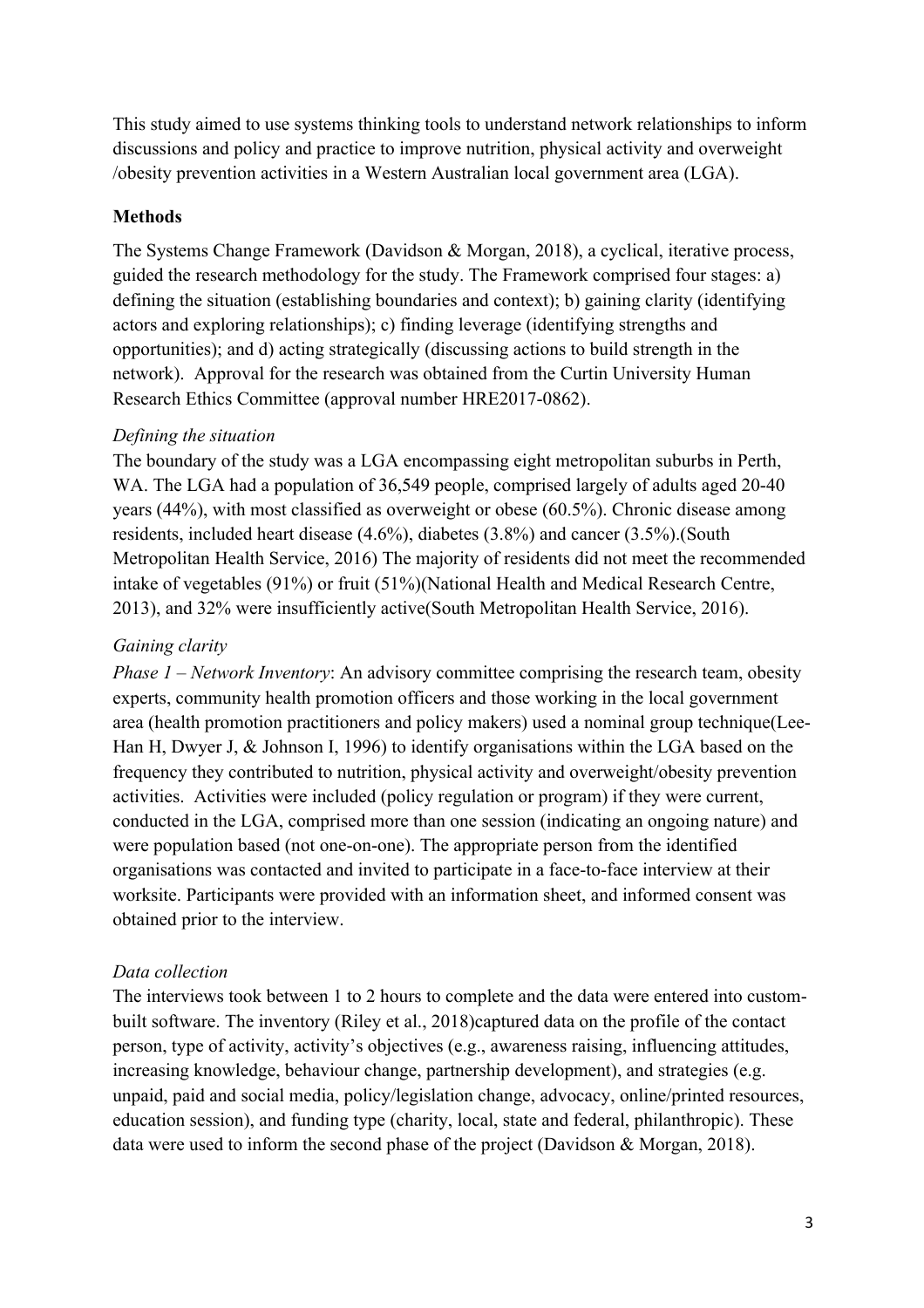*Phase 2 - Organisational Network Survey:* The staff members within each identified organisation from the systems inventory were contacted via telephone to discuss the second phase of the study, and to provide informed consent. After being emailed the survey a week was provided for completion. To increase the likelihood that a response rate of at least 75% was achieved and the network data could be classified as reliable (Borgatti, Carley, & Krackhardt, 2006), two to three reminder telephone calls were carried out.

## *Data collection*

The online organisational network survey (ONS) was adapted from previous Australian community projects (Davidson & Morgan, 2018; Milward & Provan, 1998), and sought to obtain information on the organisations sharing of information, knowledge or resources; engagement in joint program planning and implementation; using an organisational network roster which ranked relationship strength as 'high', 'medium', 'low' or 'none'. Participants were also asked to nominate barriers and contributors to implementing physical activity, nutrition, and obesity prevention activities (Bess, 2015; Qualtrics, 2018). This instrument is available on request from the authors.

The ONS was reviewed by the expert advisory committee to establish face and content validity. The instrument was checked for comprehension by six representatives from a health promotion organisation whose staff were no involved in the research. Following consolidation of the feedback, the ONS was trialled with Health Promotion Officers (n=10) working in the health service to test functionality

## *Data Analysis*

Data collected from the inventory were entered into SPSS and frequencies and proportions were calculated. ONS data were mapped and analysed using UCINET 6 and Netdraw software (Borgatti, 2002; Borgatti, Everett, & Freeman, 2002). Each of the network relationships (Borgatti et al., 2018) (share information or knowledge; share resources; joint planning or running joint programs; receiving funding; providing funding; sharing funding or applying for shared funding) were combined (Dickison, Magnani, & Rossi, 2016) to create a composite network. Organisation responses to barriers and contributors were analysed using descriptive statistics in SPSS.

The relationships between organisations (nodes) were measured using the composite network. This analysis allowed the position of organisations relative to others to be determined, as well as identifying the general structure of the network. We identified the *average degree* - the average number of ties for each organisation; *Density* – proportion of ties between organisations; *Diameter* – Shortest pathway between two organisations furthest from each other in the network; and *Reciprocity* - extent to which a relationship between two organisations is nominated as present by both (Borgatti et al., 2018; Hanneman & Riddle, 2005; Hawe, Webster, & Shiell, 2004). These measures detail the frequency organisations were nominated by respondents and assists in determining an organisations influence in a network and overall system cohesion (Borgatti et al., 2018; Valente, 2010). *Core-periphery* analysis was conducted to segment core organisations with the strongest connections to one another within the network (core nodes), from those that are the least connected (periphery nodes) (Borgatti et al., 2018).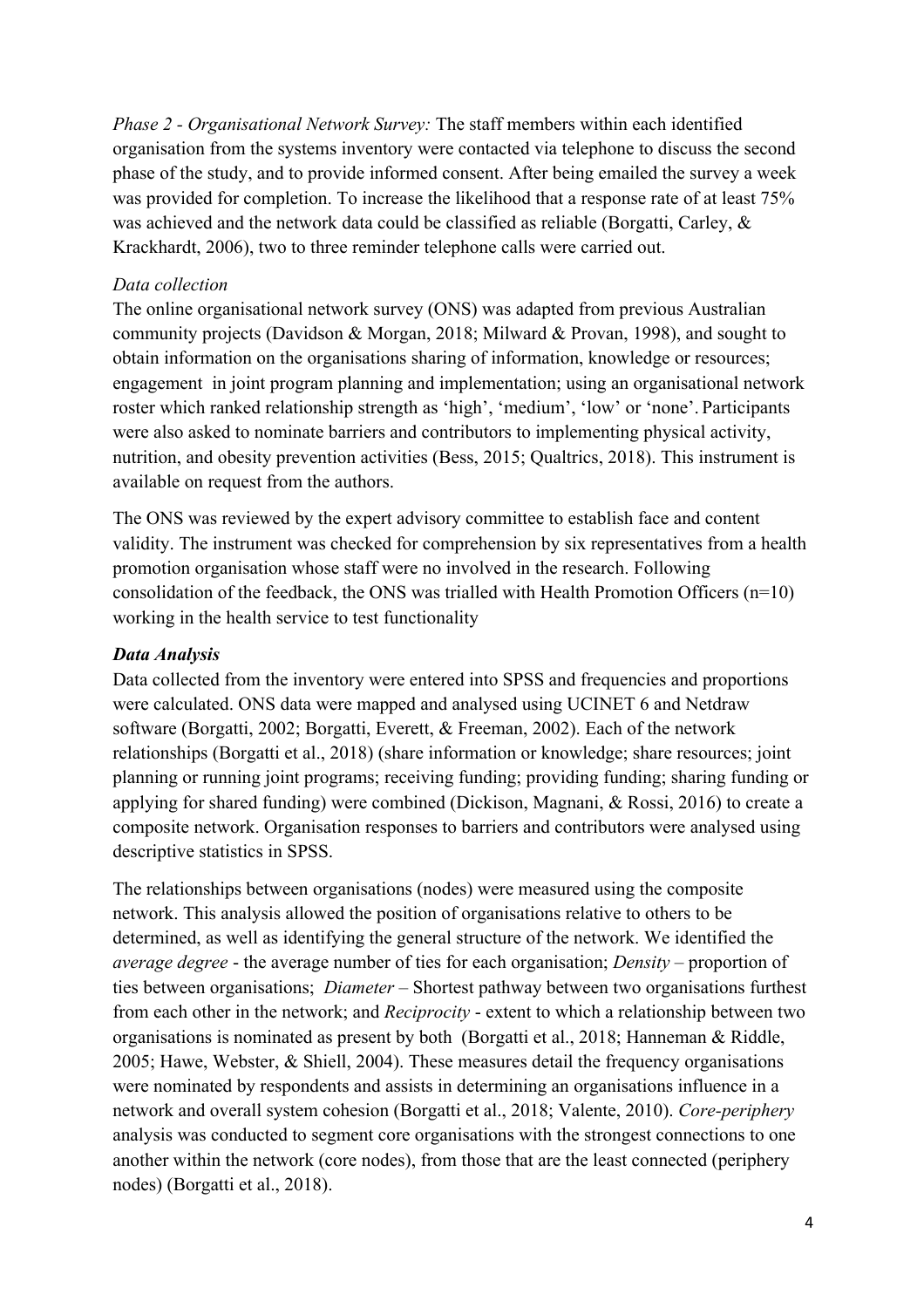# **Results**

Phase 1: Prevention Activities in the LGA

A total of 35 prevention activities were identified in the LGA, 13 nutrition, 14 physical activity and eight obesity. Table 1 provides a summary of the objectives and strategies used by each program.

| Table 1: Prevention Program Objectives and Strategies within a Local Government |  |  |
|---------------------------------------------------------------------------------|--|--|
| Area (n=15)                                                                     |  |  |

|                                        | <b>Total</b><br>$n=35$ |               | <b>Nutrition</b><br>$n=13$ |               | Physical<br>activity |               | <b>Obesity</b><br>$n=8$ |               |
|----------------------------------------|------------------------|---------------|----------------------------|---------------|----------------------|---------------|-------------------------|---------------|
|                                        |                        |               |                            |               | $n=14$               |               |                         |               |
|                                        | $\mathbf n$            | $\frac{1}{2}$ | $\mathbf n$                | $\frac{0}{0}$ | $\mathbf n$          | $\frac{0}{0}$ | $\mathbf n$             | $\frac{0}{0}$ |
| <b>Program Objectives</b>              |                        |               |                            |               |                      |               |                         |               |
| Influence attitudes                    | $\overline{35}$        | 100           | 13                         | 100           | 14                   | 100           | $\overline{8}$          | 100           |
| Change behaviour                       | 35                     | 100           | 13                         | 100           | 14                   | 100           | 8                       | 100           |
| Increase knowledge                     | $\overline{33}$        | 94.3          | 13                         | 100           | $\overline{12}$      | 85.7          | $\overline{8}$          | 100           |
| Build skills                           | 33                     | 94.3          | 12                         | 92.3          | 13                   | 92.9          | $\,8\,$                 | 100           |
| Raise awareness                        | 31                     | 88.6          | 11                         | 84.6          | 12                   | 85.7          | $\,8\,$                 | 100           |
| Partnership development                | 31                     | 88.6          | 11                         | 84.6          | 13                   | 92.9          | $\tau$                  | 87.5          |
| Encourage enrolment                    | 20                     | 57.1          | $\mathfrak s$              | 38.5          | $\boldsymbol{7}$     | 50            | $8\,$                   | 100           |
| Influence changes to built environment | $20\,$                 | 57.1          | 6                          | 46.2          | $\mathbf{9}$         | 64.3          | 5                       | 62.5          |
| Advocate change                        | 12                     | 34.3          | 5                          | 38.5          | 5                    | 35.7          | $\overline{2}$          | 25            |
| Develop regulation                     | 5                      | 14.3          | $\overline{2}$             | 15.4          | $\mathbf{1}$         | 7.1           | $\overline{2}$          | 25            |
| <b>Program Strategies</b>              |                        |               |                            |               |                      |               |                         |               |
| Online communications                  | 33                     | 94.3          | 12                         | 92.3          | 13                   | 92.9          | $8\,$                   | 100           |
| Establish partnerships                 | 32                     | 91.4          | 12                         | 92.3          | 13                   | 92.9          | $\overline{7}$          | 87.5          |
| Social media                           | 31                     | 88.6          | 12                         | 92.3          | 12                   | 85.7          | 14                      | 100           |
| Unpaid media                           | 30                     | 85.7          | $\overline{11}$            | 84.6          | 12                   | 85.7          | $\overline{7}$          | 87.5          |
| Printed resources                      | 30                     | 85.7          | 11                         | 84.6          | $12\,$               | 85.7          | $\overline{7}$          | 87.5          |
| Group education sessions               | $\overline{29}$        | 82.9          | 11                         | 84.6          | $11\,$               | 78.6          | $\tau$                  | 87.5          |
| Telephone support                      | 26                     | 74.3          | $8\,$                      | 61.5          | 12                   | 85.7          | $6\,$                   | 75            |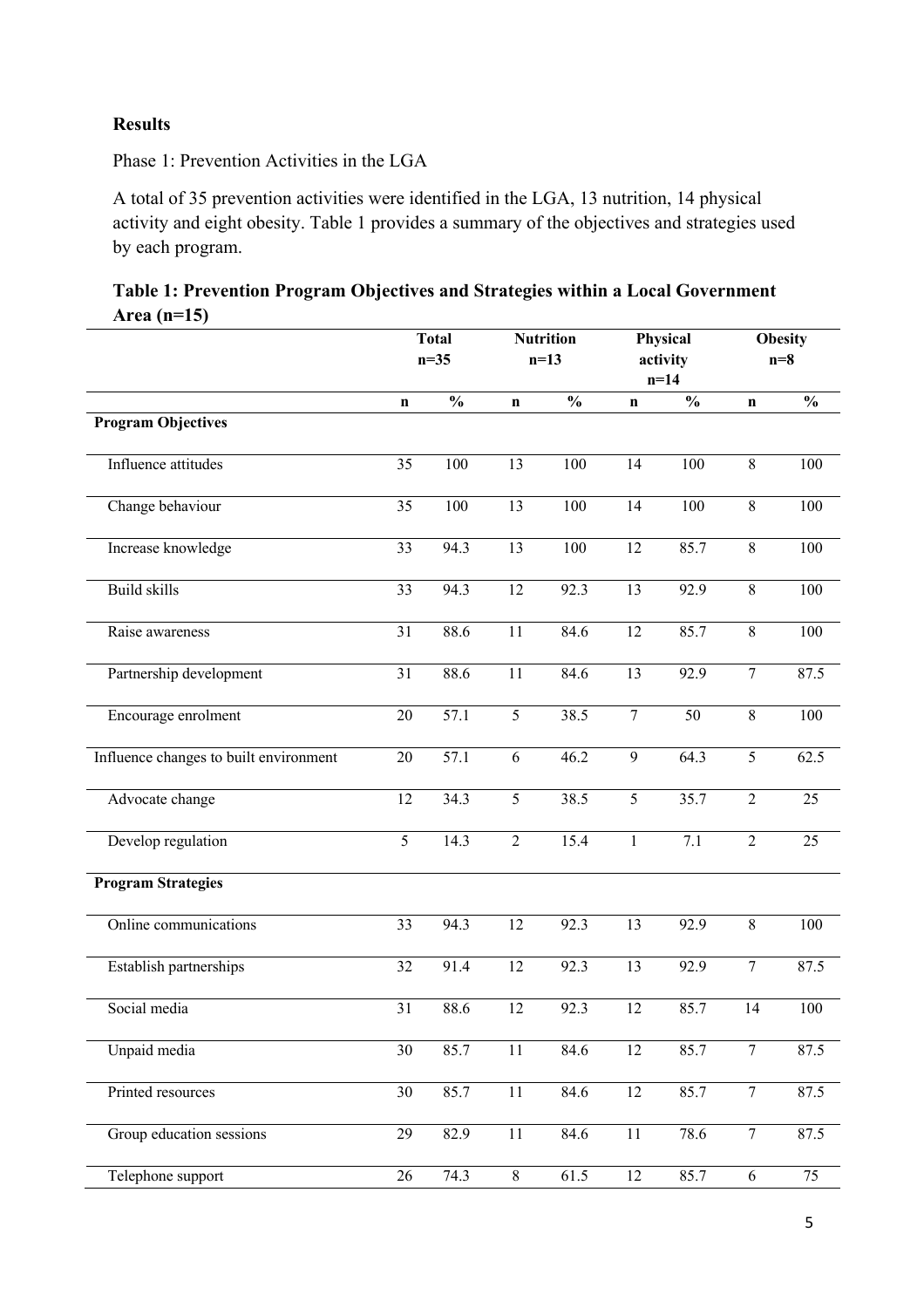| Online resources       | 25 | 71.4 | 10             | 76.9 | 10               | 71.4             | 5              | 62.5         |
|------------------------|----|------|----------------|------|------------------|------------------|----------------|--------------|
| Referral services      | 16 | 45.7 | 5              | 38.5 | 7                | 50               | 4              | 50           |
| Incentives             | 15 | 42.9 | 5              | 38.5 | 6                | 42.9             | $\overline{4}$ | 50           |
| Policy or guidelines   | 14 | 40   | $\overline{4}$ | 30.8 | 8                | 57.1             | $\overline{2}$ | 25           |
| Signage                | 13 | 37.1 | $\overline{4}$ | 30.8 | 6                | 42.9             | 3              | 37.5         |
| Paid media             | 8  | 22.9 | 1              | 7.7  | $\overline{4}$   | 28.6             | $\overline{3}$ | 37.5         |
| School curriculum      | 7  | 20   | 3              | 23.1 | $\overline{2}$   | 14.3             | $\overline{2}$ | 25           |
| <b>Funding sources</b> |    |      |                |      |                  |                  |                |              |
| Charity                | 1  | 2.9  | 1              | 7.7  | $\mathbf{0}$     | $\mathbf{0}$     | $\mathbf{0}$   | $\mathbf{0}$ |
| Federal government     | 3  | 8.6  |                | 7.7  | 1                | 7.1              |                | 12.5         |
| State government       | 5  | 14.3 | $\overline{4}$ | 30.8 | $\boldsymbol{0}$ | $\boldsymbol{0}$ |                | 12.5         |
| Local government       | 3  | 8.6  | $\overline{2}$ | 15.4 | 1                | 7.1              | $\theta$       | $\theta$     |
| Philanthropic          | 5  | 14.3 | 3              | 23.1 | 1                | 7.1              |                | 12.5         |

## Social Network Analysis

#### *Characteristics*

Fourteen (93%) of the 15 organisations completed the ONS. The majority were nongovernment organisations (NGOs) (n=11, 73%) and the remainder were government organisations (n=3, 20%). The respondents identified as Coordinators (community, health promotion, program) (n=5, 36%), Managers (state, centre, program, prevention) (n=4, 29%), and Officers (executive or program) (n=3, 21%).

### *Cohesion*

On average each organisation was aware of six of the 15 organisations identified in the ONS. Table 2 shows the cohesion measures for the composite network and within networks (share information or knowledge; share resources; joint planning or running joint programs; receiving funding; providing funding; sharing funding or applying for shared funding). Density for this network was 0.371, reciprocity for the network as a whole 74.4%. The 'sharing information or knowledge network' produced the same results as the 'composite network'. Each subsequent network was reduced in its degree, density and centralisation, though the 'joint planning network' had the highest value for degree centralization. The three funding networks (providing funding, receiving funding and sharing funding or applying for funding) scores were the lowest with density values ranging between 3.3-5.7% and average degree values of 0.5-0.8. Centralisation for these networks was highest for the 'providing funding network' (0.291), followed by 'receiving funding network' (0.286) and 'sharing funding network' (0.264). Figure 1 depicts the three non-government and two government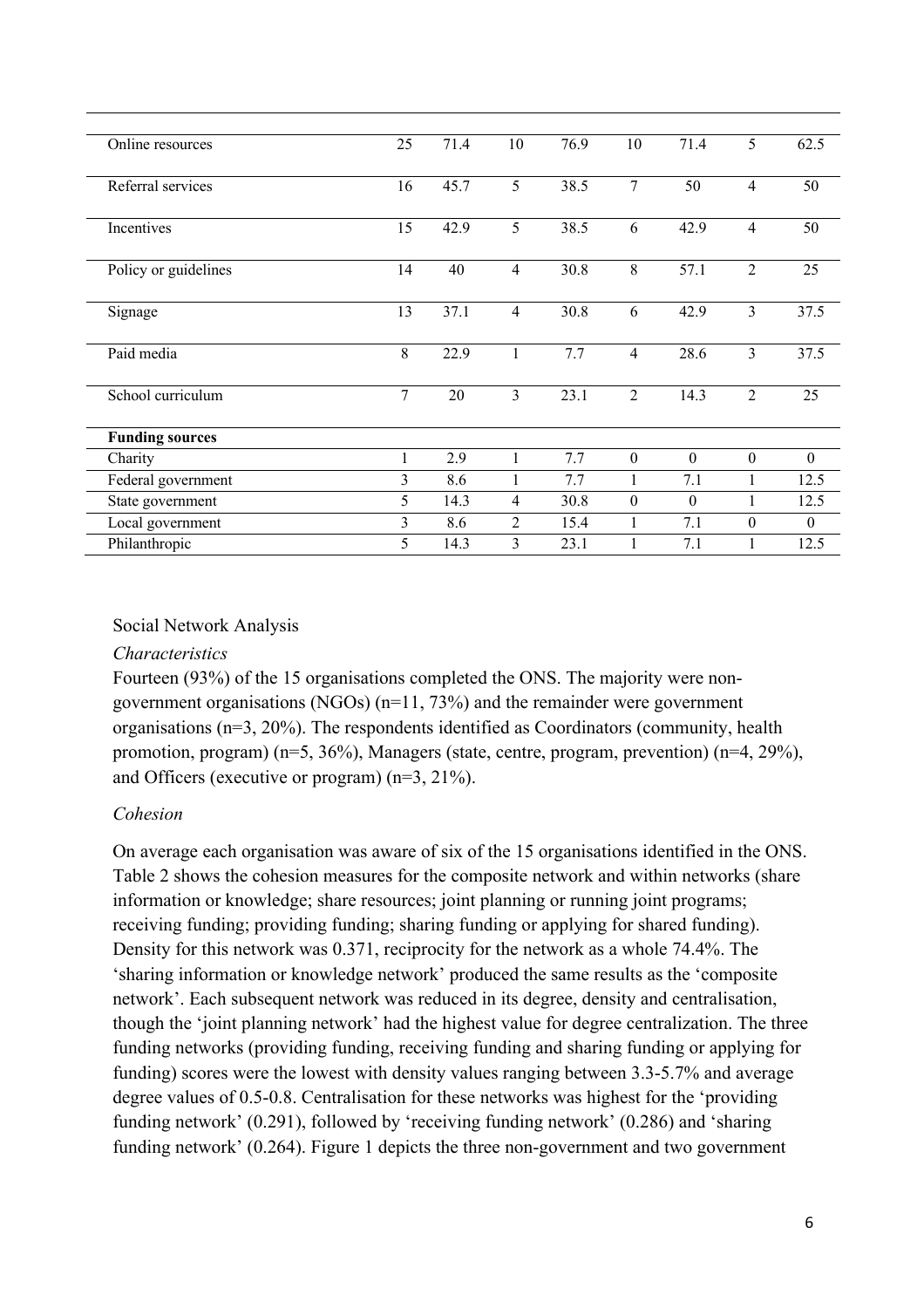organisations identified as core (n=5) (most connected within network) and periphery (n=9) (least connected within network) organisations.

|                 | Compos         | Share                   | Share          | Joint               | Providing | Receiving      | Sharing                |
|-----------------|----------------|-------------------------|----------------|---------------------|-----------|----------------|------------------------|
|                 | ite            | information             | resources      | planning,           | funding   | funding        | funding or             |
|                 | <b>Network</b> | or knowledge<br>network | network        | or running<br>joint | network   | network        | applying<br>for shared |
|                 |                |                         |                | programs<br>network |           |                | funding<br>network     |
| Average Degree  | 5.2            | 5.2                     | 4.3            | 3.8                 | 0.5       | 0.5            | 0.8                    |
| Density         | 37%            | 37%                     | 31%            | 27%                 | 3.3%      | 3.8%           | 5.7%                   |
| Diameter        | 3              | 3                       | $\overline{4}$ | 3                   | 3         | $\overline{2}$ | $\overline{4}$         |
| Degree          |                |                         |                |                     |           |                |                        |
| Centralisation  | 0.643          | 0.643                   | 0.632          | 0.676               | 0.291     | 0.286          | 0.264                  |
| Reciprocity (%) | 74.4           | 74.4                    | 73.8           | 70.2                | 28.6      | $\overline{0}$ | 16.7                   |

# **Table 2. Cohesion across networks**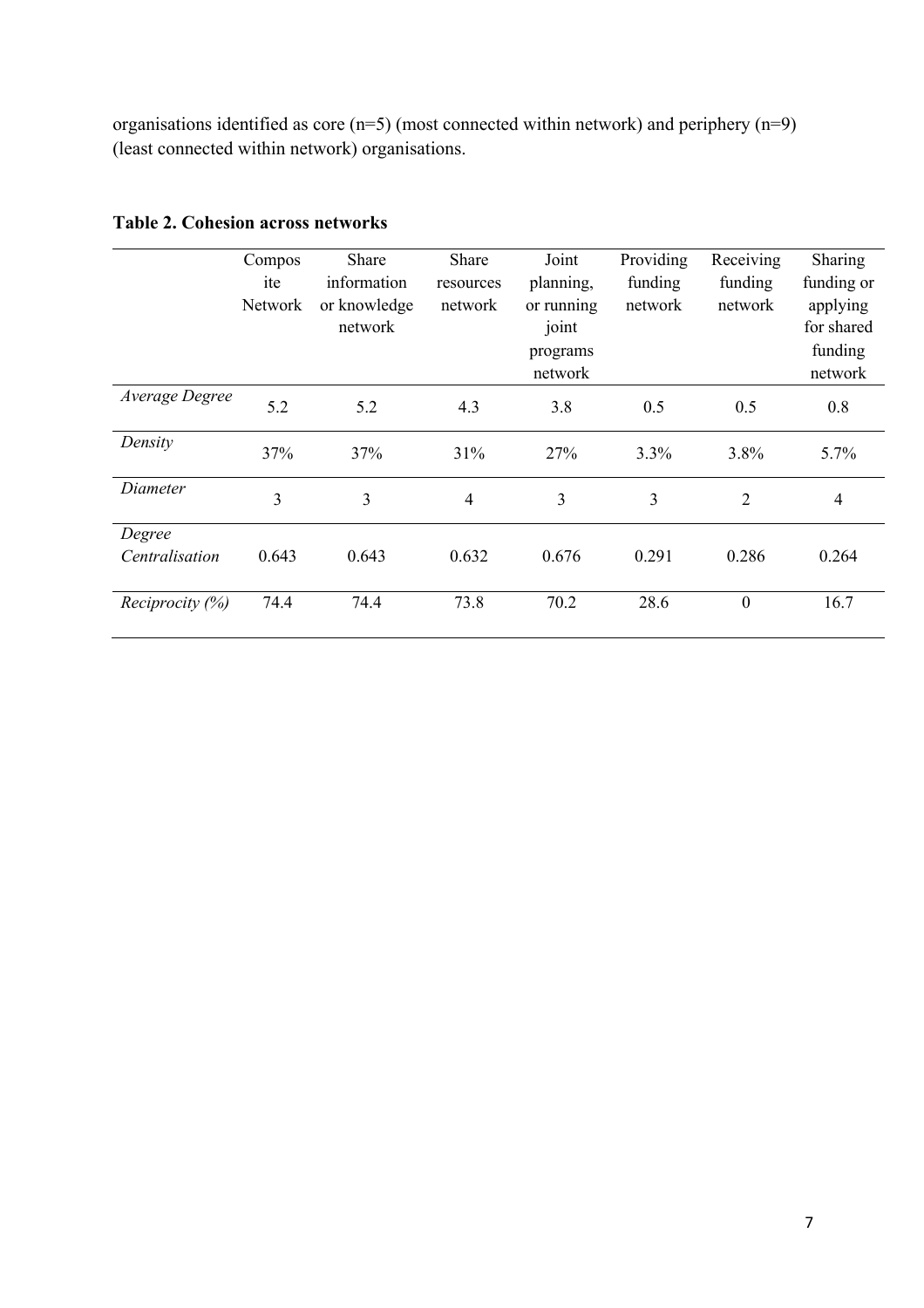

**Figure 1. The whole network and strength of relationship between organisations.** 

## *Barriers and Contributions*

The most frequently nominated barriers to implementing nutrition, physical activity and obesity prevention were: 'insufficient funding' (n=11); 'limited staffing' (n=11); 'limited capacity of partner organisations' ( $n=5$ ); 'insufficient collaborations and partnerships' ( $n=4$ ); 'political feasibility' (n=4); 'not enough volunteers/volunteer staff' (n=3); 'insufficient community connections' (n=3); and 'lack of IT/web resources' (n=3).

The nominated highest-ranking contributions by organisations to implementing nutrition, physical activity and obesity prevention programs were 'developing health policy', 'health prevention data', 'funding', 'advocacy', 'expertise other than health', 'facilitation/leadership', 'nutrition expertise', 'program support and coordination', 'paid staff' and 'in-kind resources'.

## **Discussion**

This study assessed the nutrition, physical activity and obesity prevention network within a metropolitan LGA in Perth, WA. Guided by the System Change Framework (Davidson & Morgan, 2018), the bounded system was defined and relationships between organisations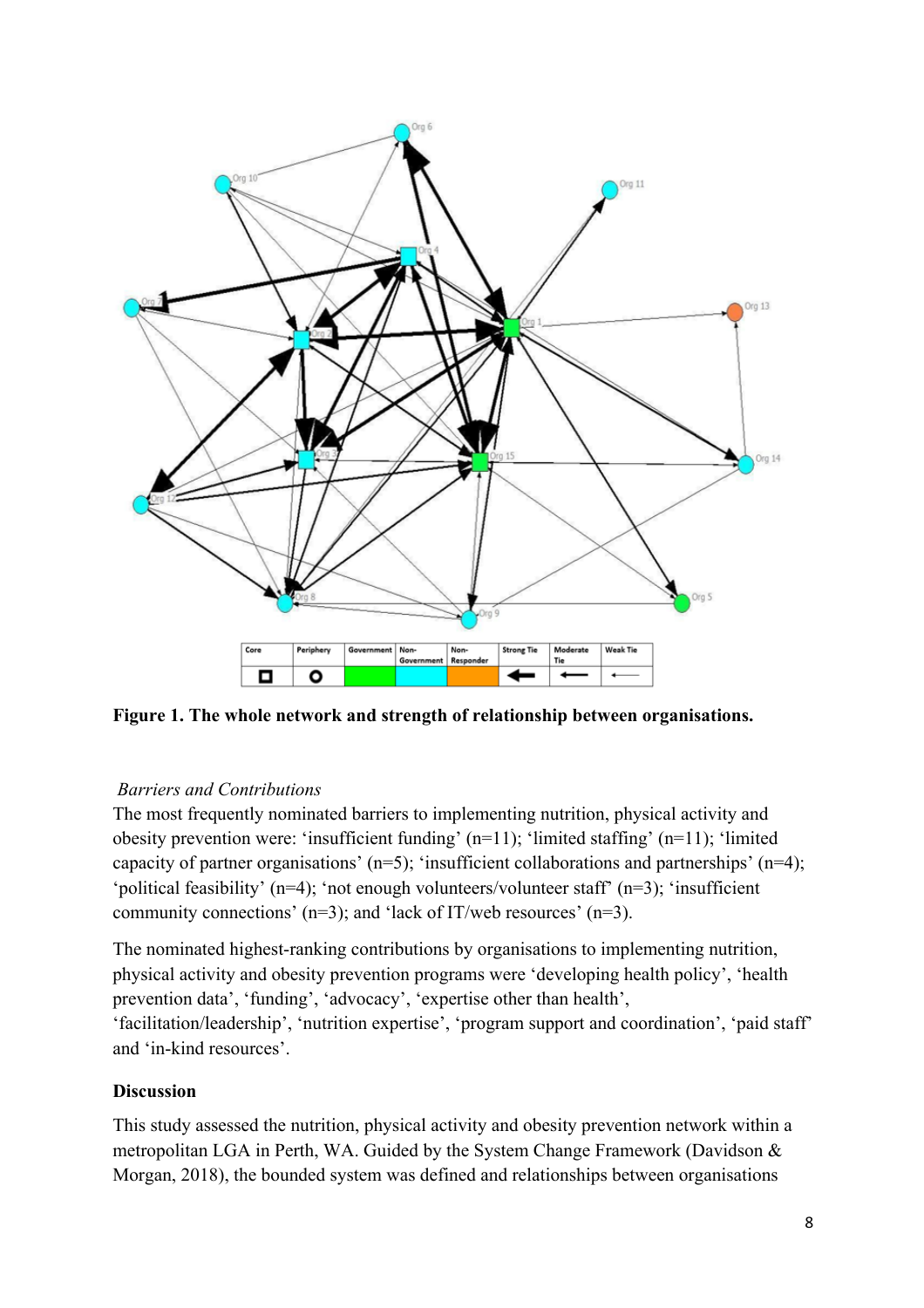within the network were explored with the objective of using this data to identify opportunities that could stimulate discussions to facilitate strategic actions to increase collaborative work.

Both government ( $n= 4$ ) and non-government organisations ( $n=11$ ) were identified as being active in conducting nutrition, physical activity, and obesity prevention programs in this network. The intervention activities aimed to incorporate a range of behavioural and environmental initiatives to support healthier lifestyles. Of the 35 prevention activities identified in the LGA, the nominated objectives were predominantly aimed at changing behaviours (n=35), influencing attitudes (n=35) and increasing skills and knowledge (n=33). Conversely, few organisations identified advocacy  $(n=12)$  and policy reform  $(n=5)$  as objectives. The activities were predominantly implemented through an assortment of media strategies and resource development. Although these strategies are not recognised as being inherently ineffective, a more comprehensive approach to prevention encompassing a broader range of objectives and strategies could strengthen their impact (Whelan et al., 2015). The synthesis of current prevention approaches also presents an opportunity for extending the capabilities of organisations by allowing skills and resources to be better harnessed to meet the diverse needs of a population, creating an environment that supports positive health outcomes (Anaf et al., 2014; Corbin, Jones, & Barry, 2018). A whole of system approach using a multi-faceted interconnected response would certainly provide the greatest opportunity to address risk factors and improve health of the community (Bensberg et al., 2020)

The researched network consisted of 15 identified organisations all working in physical activity, nutrition and obesity. Based on Borgatti's Theory, collaboration between organisations in this network's was lower than expected (Borgatti et al., 2018). Furthermore, on average each of the organisations in the network identified that they were aware of only six of the other organisations listed. This is surprising considering all of the organisations in the network identified nutrition, physical activity and obesity prevention as a priority and indicates an opportunity for more collaborative approaches to prevention. A potential leverage opportunity would be to raise organisations' awareness of others prevention activities, to foster increased collaboration.

There were five core organisations within the network (greatest connections), made up of three non-government and two government organisations. The remaining organisations  $(n=9)$ were far less connected. Interestingly, while both core and periphery groups frequently selected limited funding and staffing as a barrier to implementing prevention activities, only periphery organisations indicated insufficient collaborations and partnerships and insufficient community connections as barriers. Core organisations were also more likely to select 'limited capacity of partner organisations' as a barrier to implementing programs. This also highlights opportunities for core Organisation 1 and other core organisations to facilitate partnerships and collaborations, perhaps reorientating the way partnerships are currently conducted.

The weakest whole networks identified were 'providing funding network', 'receiving funding network' and 'sharing funding network'. Parameters identified by Gessell and colleagues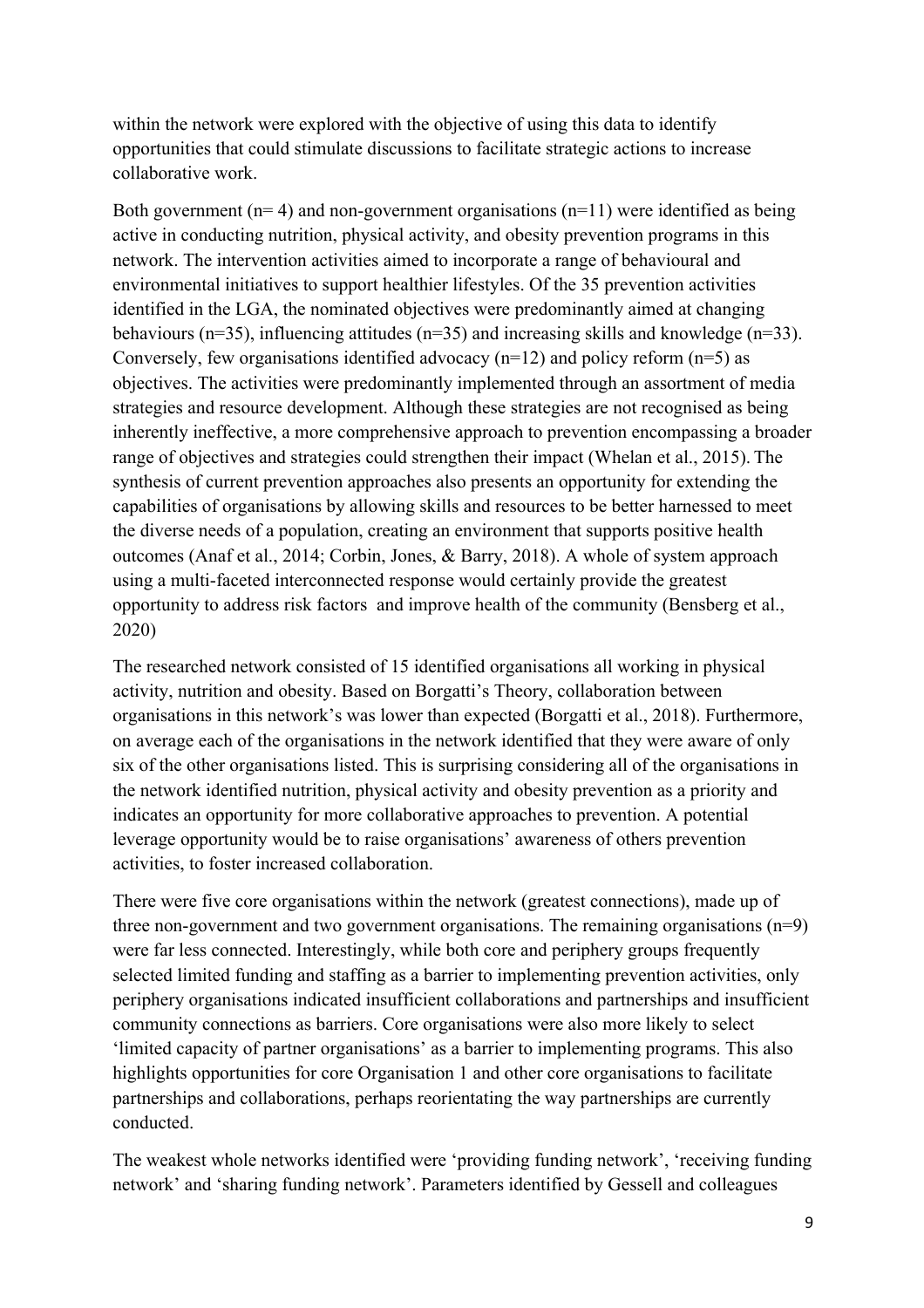(Gesell, Barkin,  $&$  Valente, 2013) suggest, the average degree value for a network should be greater than one, however, each of the funding networks in our study did not achieve this, ranging from 0.5 to 0.8. Similarly, for a network to indicate a greater probability of mutual relationships between organisations, density values should be greater than 50% but no lower than 15% (Gesell et al., 2013). The 'providing', 'receiving' and 'sharing funding' networks in the system also fell outside this range. This is not surprising, given the increasing disinvestment in NCD prevention and the strong competition to access the mere 6% available within the \$181 billion Australian healthcare budget (Bagnall et al., 2019; Di Angelantonio et al., 2016). Consideration of opportunities to apply for joint funding and collaborate on such projects warrant exploration and discussion.

## **Study limitations**

We may have failed to capture all organisations and the prevention programs operating within the LGA, however, we attempted to address this by seeking advice on who to include in the study from the Advisory Committee members, local HPOs and the organisations operating in the LGA. The cross-sectional data is a snapshot in time of the nutrition, physical activity and obesity prevention network of a metropolitan LGA, but it does provide insights into the network, which will inform future discussions and planning.

# **Implications for practice and policy**

Collaboration and partnerships are an essential component of health promotion, as improved health outcomes and prevention of NCDs cannot be attained by any one organisation, given their inherent complexity. Therefore, collecting data on what is happening within a network, such as an LGA, is invaluable as it can inform open discussions across the networks organisations, which can facilitate collaborative planning of policy and practices to improve system operations.

In this research, the potential role of core organisations needs to be recognised. These organisations have the capacity to play a facilitation role in strengthening the system through supporting increased communication fostering collaborations and partnerships. Increased communication will raise awareness of other organisations in the network, their activities and provide opportunities for discourse around collaborative activities and potentially joint funding applications. Reorienting partnerships to facilitate resource and expertise sharing will also improve the ability of organisations to consolidate scarce resources and act strategically in addressing obesity and its associated risk factors in the network. The findings from this study will be provided to the participating organisations by the Health Promotion Officers working in the local government area.

Social network analysis can assist in understanding the complex area of NCD prevention but has had limited application. This social network study provides data that can discussed and actioned, thereby acting as a catalyst for change.

## **References**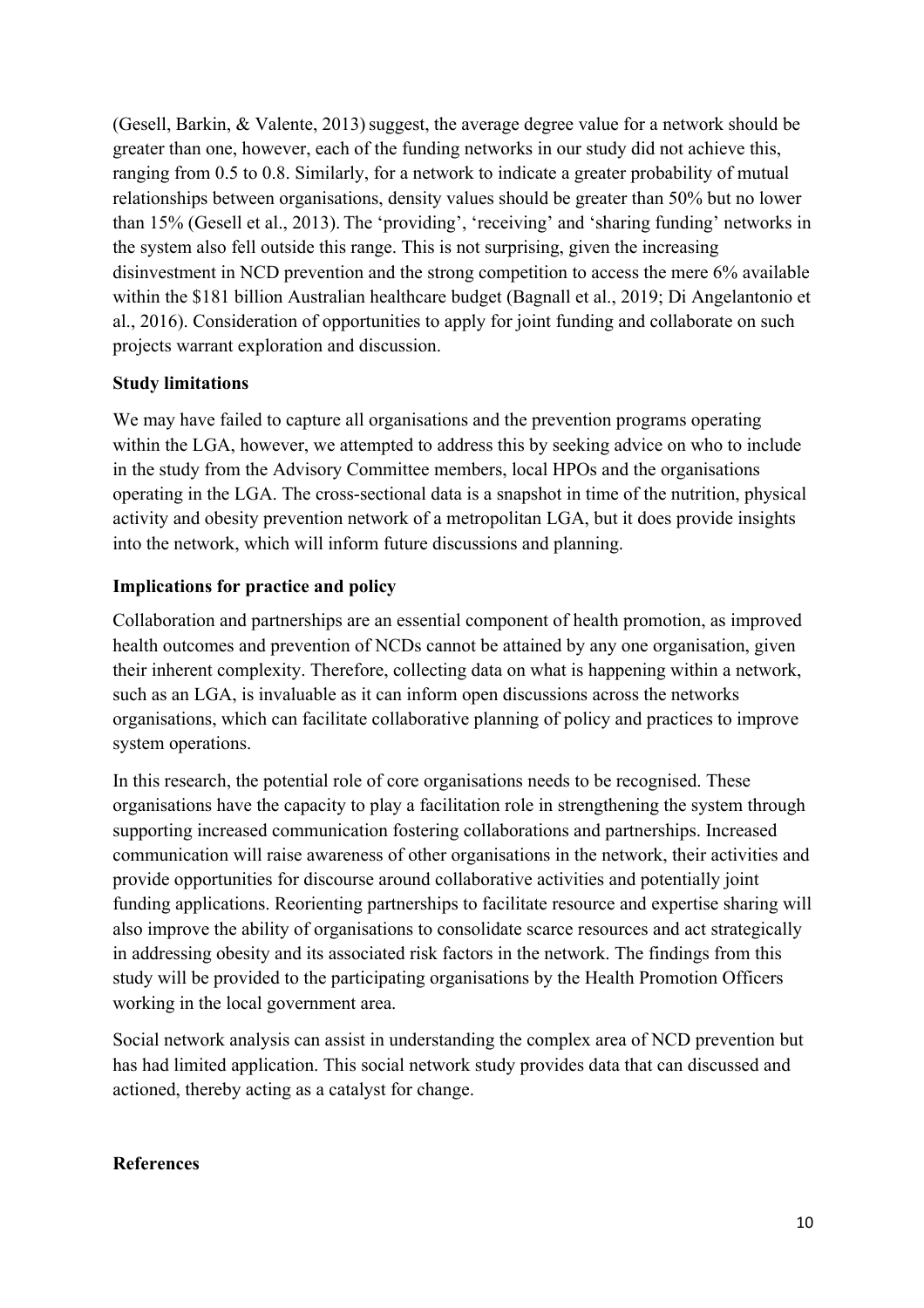- Anaf, J., Baum, F., Freeman, T., Labonte, R., Javanparast, S., Jolly, G., . . . Bentley, M. (2014). Factors shaping intersectoral action in primary health care services. *Aust N Z J Public Health, 38*(6), 553-559. doi:10.1111/1753-6405.12284
- Australian Bureau of Statistics. (2018). *National Health Survey: First Results, 2017-18* Canberra Retrieved from http://www.abs.gov.au/ausstats/abs@.nsf/mf/4364.0.55.001
- Australian Institute of Health and Welfare. (2018). *Australia's Health 2018*. Retrieved from https://www.aihw.gov.au/getmedia/7c42913d-295f-4bc9-9c24-4e44eff4a04a/aihw-aus-221.pdf.aspx?inline=true
- Bagnall, A. M., Radley, D., Jones, R., Gately, P., Nobles, J., Van Dijk, M., . . . Sahota, P. (2019). Whole systems approaches to obesity and other complex public health challenges: a systematic review. *BMC Public Health, 19*(1), 8. doi:10.1186/s12889-018-6274-z
- Bensberg, M., Allender, S., & Sacks, G. (2020). Building a systems thinking prevention workforce. *HPJA, 31*, 436-446. doi:10.1002/hpja.325
- Bensberg, M., Joyce, A., & Wilson, E. (2021). Building a Prevention System: Infrastructure to Strengthen Health Promotion Outcomes. *International journal of environmental research and public health, 18*(4). doi:https://doi.org/10.3390/ijerph18041618
- Bess, K. D. (2015). Reframing coalitions as systems interventions: A network study exploring the contribution of a youth violence prevention coalition to broader system capacity. *American Journal of Community Psychology, 55*(3-4), 381-395. doi:doi:10.1007/s10464-015-9715-1
- Bevc, C. A., Retrum, J. H., & Varda, D. M. (2015). New perspectives on the "Silo Effect": Initial comparisons of network structures across public health collaboratives. *American Journal of Public Health, 105*(S2), S230-S235. doi:10.2105/ajph.2014.302256
- Borgatti, S. (2002). NetDraw Software for Network Visualization. Lexington, KY: Analytic Technologies. Retrieved from https://sites.google.com/site/netdrawsoftware/home
- Borgatti, S., Carley, K. M., & Krackhardt, D. (2006). On the robustness of centrality measures under conditions of imperfect data. *Social Networks, 28*(2), 124-136. doi:https://doi.org/10.1016/j.socnet.2005.05.001
- Borgatti, S., Everett, M., & Freeman, L. (2002). Ucinet for Windows: Software for Social Network Analysis (Version 6). Harvard; MA: Analytic Technologies. Retrieved from https://sites.google.com/site/ucinetsoftware/home
- Borgatti, S., Everett, M., & Johnson, J. (2018). *Analyzing Social Networks* (J. Seaman Ed. 2 ed.). London, UK: Sage Publications.
- Butcher, L. M., Rose Chester, M., Michelle Aberle, L., Jo-Ann Bobongie, V., Davies, C., Louise Godrich, S., . . . Begley, A. (2014). Foodbank of Western Australia's healthy food for all. *British Food Journal, 116*(9), 1490-1505. doi:doi:10.1108/BFJ-01-2014-0041
- Carey, G., Malbon, E., Carey, N., Joyce, A., Crammond, B., & Carey, A. (2015). Systems science and systems thinking for public health: A systematic review of the field. *BMJ open, 5*(12), e009002-e009002. doi:10.1136/bmjopen-2015-009002
- Committee on Evaluating Progress of Obesity Prevention, E., Food, Nutrition, B., & Institute of, M. (2013). Evaluating Obesity Prevention Efforts: A Plan for Measuring Progress. In L. W. Green, L. Sim, & H. Breiner (Eds.), *Evaluating Obesity Prevention Efforts: A Plan for Measuring Progress* (pp. 255-271). Washington (DC): National Academies Press (US)

Copyright 2013 by the National Academy of Sciences. All rights reserved.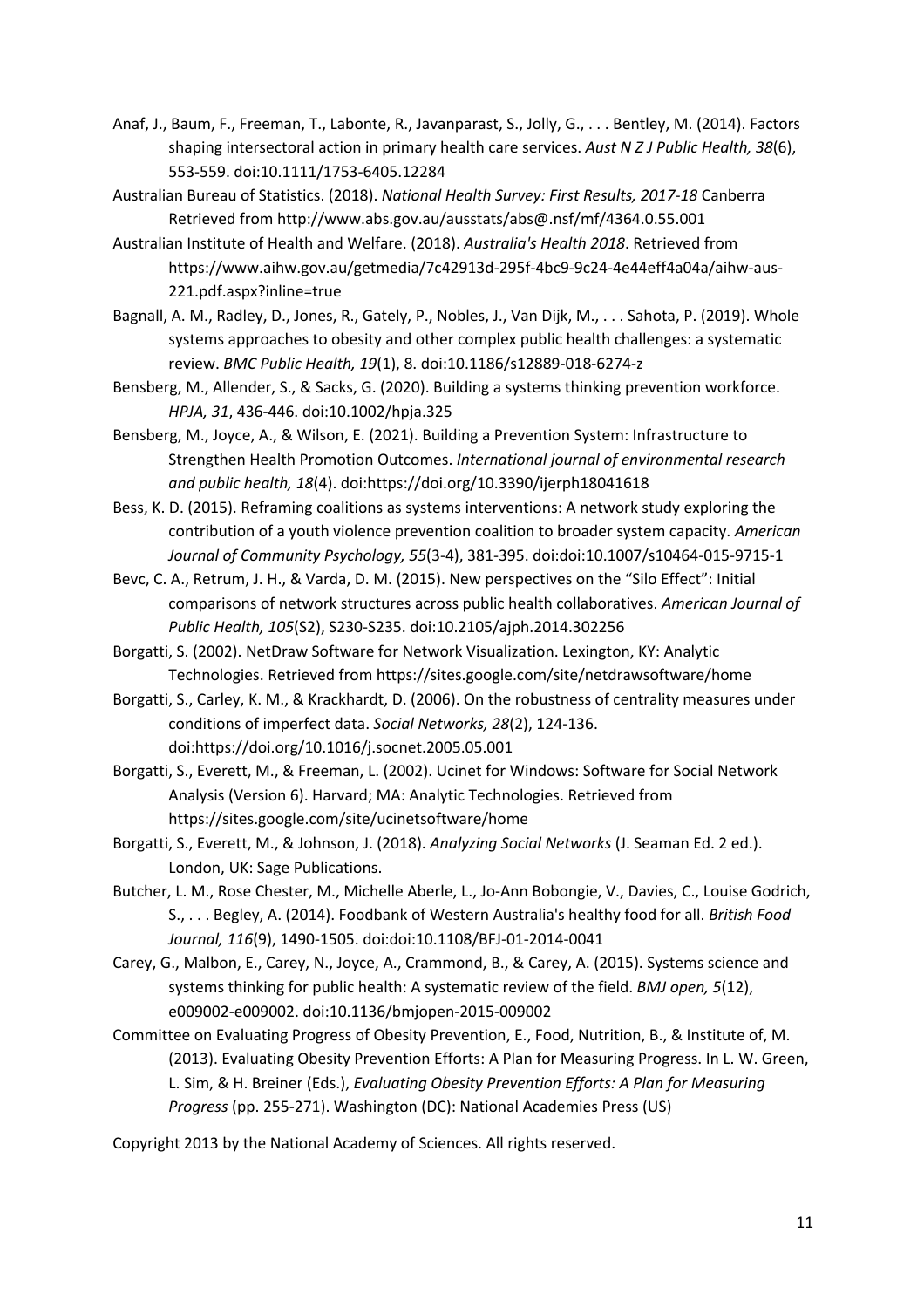- Corbin, J., Jones, J., & Barry, M. (2018). What makes intersectoral partnerships for health promotion work? A review of the international literature. *Health Promotion International, 33*(1), 4-26. doi:https://doi.org/10.1093/heapro/daw061
- Dalle Grave, R., Centis, E., Marzocchi, R., El Ghoch, M., & Marchesini, G. (2013). Major factors for facilitating change in behavioral strategies to reduce obesity. *Psychology research and behavior management, 6*, 101-110. doi:10.2147/PRBM.S40460
- Davidson, S., & Morgan, M. (2018). *Systems Change Framework*. Retrieved from Ultimo, NSW: https://preventioncentre.org.au/wp-content/uploads/2015/01/Systems-Change-Overvieww-Practices.pdf
- Di Angelantonio, E., Bhupathiraju, S. N., Wormser, D., Gao, P., Kaptoge, S., de Gonzalez, A. B., . . . Hu, F. B. (2016). Body-mass index and all-cause mortality: individual-participant-data metaanalysis of 239 prospective studies in four continents. *The Lancet, 388*(10046), 776-786. doi:https://doi.org/10.1016/S0140-6736(16)30175-1
- Dickison, M. E., Magnani, M., & Rossi, L. (2016). *Multilayer Social Networks*. New York: NY: Cambridge University Press.
- Gesell, S. B., Barkin, S. L., & Valente, T. W. (2013). Social network diagnostics: a tool for monitoring group interventions. *Implement Sci, 8*, 116. doi:10.1186/1748-5908-8-116
- Gray, J., Hoon, E. A., Hossein Haji Ali, A., Spooner, C., Harris, M. F., & Karnon, J. (2017). Is the Counterweight Program a feasible and acceptable option for structured weight management delivered by practice nurses in Australia? A mixed-methods study. *Australian Journal of Primary Health, 23*(4), 348-363. doi:http://dx.doi.org/10.1071/PY16105
- Green, L., Sim, L., & Breiner, H. (2013). Evaluating Obesity Prevention Efforts: A Plan For Measuring Progress. In. Washington: National Academies Press (US).
- Hanneman, R., & Riddle, M. (2005). *Introduction to social network methods*. In. Retrieved from https://faculty.ucr.edu/~hanneman/
- Hawe, P., Webster, C., & Shiell, A. (2004). A glossary of terms for navigating the field of social network analysis. *Journal of Epidemiology and Community Health, 58*(12), 971. doi:10.1136/jech.2003.014530
- Kania, J., & Kramer, M. (2011). Collective Impact. Stanford Social Innovation Review Retrieved from https://ssir.org/articles/entry/collective\_impact
- Khanal, S., Lloyd, B., Rissel, C., Portors, C., Grunseit, A., Indig, D., . . . McElduff, S. (2016). Evaluation of the implementation of Get Healthy at Work, a workplace health promotion program in New South Wales, Australia. *Health Promotion Journal of Australia, 27*(3), 243-250. doi:10.1071/he16039
- Lee-Han H, Dwyer J, & Johnson I. (1996). Application of Nominal Group Technique to evaluate a community health status report. . *The Canadian Journal of Progam Evaluation., 11*(1), 139- 144.
- Milward, H. B., & Provan, K. G. (1998). Measuring Network Structure. *Public Administration, 76*(2), 387-407. doi:10.1111/1467-9299.00106
- Nader, P. R., Huang, T. T.-K., Gahagan, S., Kumanyika, S., Hammond, R. A., & Christoffel, K. K. (2012). Next Steps in Obesity Prevention: Altering Early Life Systems To Support Healthy Parents, Infants, and Toddlers. *Childhood Obesity, 8*(3), 195-204. doi:10.1089/chi.2012.0004
- National Health and Medical Research Centre. (2013). *Australian Dietary Guidelines*. Retrieved from https://www.nhmrc.gov.au/about-us/publications/australian-dietary-guidelines